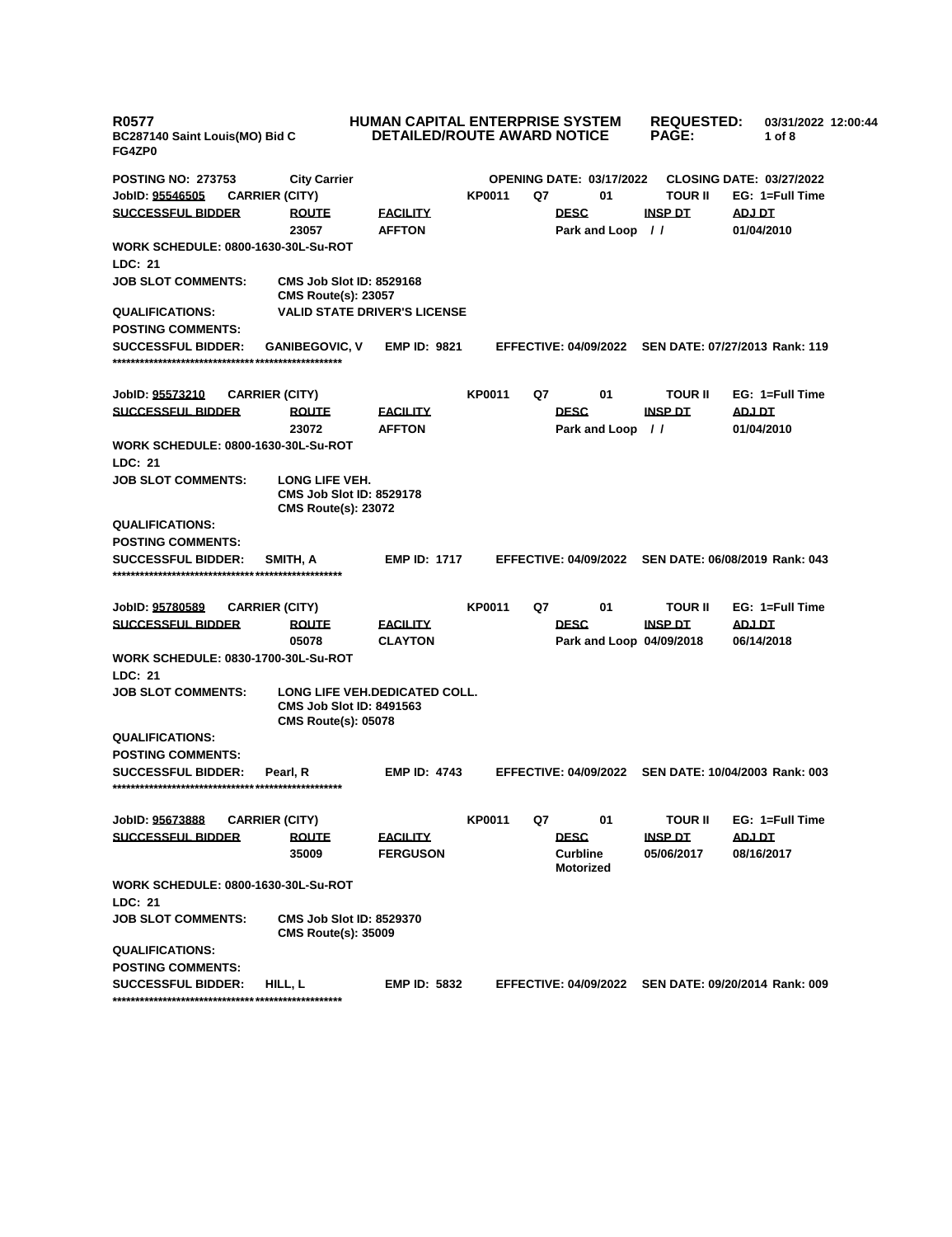| R0577<br>BC287140 Saint Louis(MO) Bid C<br>FG4ZP0     |                                                                                                                                                 | <b>HUMAN CAPITAL ENTERPRISE SYSTEM</b><br><b>DETAILED/ROUTE AWARD NOTICE</b> |               |                   |                          | <b>REQUESTED:</b><br><b>PAGE:</b> | 03/31/2022 12:00:44<br>$2$ of $8$                    |  |
|-------------------------------------------------------|-------------------------------------------------------------------------------------------------------------------------------------------------|------------------------------------------------------------------------------|---------------|-------------------|--------------------------|-----------------------------------|------------------------------------------------------|--|
| JobID: <u>95745526</u>                                | <b>CARRIER (CITY)</b>                                                                                                                           |                                                                              | <b>KP0011</b> | Q7                | 01                       | <b>TOUR II</b>                    | EG: 1=Full Time                                      |  |
| <u>NO SUCCESSFUL BIDDER</u>                           | <b>ROUTE</b>                                                                                                                                    | <b>FACILITY</b>                                                              |               |                   | <b>DESC</b>              | <b>INSP DT</b>                    | ADJ DT                                               |  |
|                                                       | 35064                                                                                                                                           | <b>FERGUSON</b>                                                              |               |                   | Park and Loop 05/06/2017 |                                   | 08/16/2017                                           |  |
| WORK SCHEDULE: 0800-1630-30L-Su-ROT                   |                                                                                                                                                 |                                                                              |               |                   |                          |                                   |                                                      |  |
| <b>LDC: 21</b>                                        |                                                                                                                                                 |                                                                              |               |                   |                          |                                   |                                                      |  |
| <b>JOB SLOT COMMENTS:</b>                             | 1/2 TON VEH.<br>REPLACES JOB 1474222 NALC UPGRADE 11/18/2000<br><b>CMS Job Slot ID: 8529379</b><br><b>CMS Route(s): 35064</b>                   |                                                                              |               |                   |                          |                                   |                                                      |  |
| <b>QUALIFICATIONS:</b>                                |                                                                                                                                                 |                                                                              |               |                   |                          |                                   |                                                      |  |
| <b>POSTING COMMENTS:</b>                              |                                                                                                                                                 |                                                                              |               |                   |                          |                                   |                                                      |  |
| <b>NO SUCCESSFUL BIDDER:</b>                          |                                                                                                                                                 | <b>EMP ID: 0000</b>                                                          |               | <b>EFFECTIVE:</b> |                          | <b>SEN DATE:</b>                  | <b>Rank: 000</b>                                     |  |
|                                                       |                                                                                                                                                 |                                                                              |               |                   |                          |                                   |                                                      |  |
| JobID: <u>95841724</u>                                | <b>CARRIER (CITY)</b>                                                                                                                           |                                                                              | KP0011        | Q7                | 01                       | <b>TOUR II</b>                    | EG: 1=Full Time                                      |  |
| <u>NO SUCCESSFUL BIDDER</u>                           | <b>ROUTE</b>                                                                                                                                    | <b>FACILITY</b>                                                              |               |                   | <b>DESC</b>              | <b>INSP DT</b>                    | <b>ADJ DT</b>                                        |  |
|                                                       | 35046                                                                                                                                           | <b>FERGUSON</b>                                                              |               |                   | Park and Loop 05/06/2017 |                                   | 08/16/2017                                           |  |
| WORK SCHEDULE: 0800-1630-30L-Su-ROT                   |                                                                                                                                                 |                                                                              |               |                   |                          |                                   |                                                      |  |
| <b>LDC: 21</b>                                        |                                                                                                                                                 |                                                                              |               |                   |                          |                                   |                                                      |  |
| <b>JOB SLOT COMMENTS:</b>                             | LONG LIFE VEH.<br><b>NALC UPGRADE 11/18/2000</b><br><b>CMS Job Slot ID: 8529372</b><br><b>CMS Route(s): 35046</b>                               |                                                                              |               |                   |                          |                                   |                                                      |  |
| <b>QUALIFICATIONS:</b>                                |                                                                                                                                                 |                                                                              |               |                   |                          |                                   |                                                      |  |
| <b>POSTING COMMENTS:</b>                              |                                                                                                                                                 |                                                                              |               |                   |                          |                                   |                                                      |  |
| NO SUCCESSFUL BIDDER:                                 |                                                                                                                                                 | <b>EMP ID: 0000</b>                                                          |               | <b>EFFECTIVE:</b> |                          | <b>SEN DATE:</b>                  | <b>Rank: 000</b>                                     |  |
| JobID: <u>95527654</u>                                | <b>CARRIER (CITY)</b>                                                                                                                           |                                                                              | <b>KP0011</b> | Q7                | 01                       | <b>TOUR II</b>                    | EG: 1=Full Time                                      |  |
| <b>SUCCESSFUL BIDDER</b>                              | <u>ROUTE</u>                                                                                                                                    | <b>FACILITY</b>                                                              |               |                   | <b>DESC</b>              | <b>INSP DT</b>                    | <b>ADJ DT</b>                                        |  |
|                                                       | 16019                                                                                                                                           | <b>GRAVOIS</b>                                                               |               |                   | Park and Loop //         |                                   | 02/24/2012                                           |  |
| WORK SCHEDULE: 0700-1530-30L-Su-ROT<br><b>LDC: 21</b> |                                                                                                                                                 |                                                                              |               |                   |                          |                                   |                                                      |  |
| <b>JOB SLOT COMMENTS:</b>                             | LONG LIFE VEH.<br><b>NALC UPGRADE 11/18/2000</b><br><b>CMS Job Slot ID: 8529730</b><br><b>CMS Route(s): 16019</b>                               |                                                                              |               |                   |                          |                                   |                                                      |  |
| <b>QUALIFICATIONS:</b>                                |                                                                                                                                                 |                                                                              |               |                   |                          |                                   |                                                      |  |
| <b>POSTING COMMENTS:</b>                              |                                                                                                                                                 |                                                                              |               |                   |                          |                                   |                                                      |  |
| <b>SUCCESSFUL BIDDER:</b>                             | <b>HARRIS, T</b>                                                                                                                                | <b>EMP ID: 9781</b>                                                          |               |                   |                          |                                   | EFFECTIVE: 04/09/2022 SEN DATE: 03/04/2017 Rank: 013 |  |
| JobID: <u>95727226</u>                                | <b>CARRIER (CITY)</b>                                                                                                                           |                                                                              | <b>KP0011</b> | Q7                | 01                       | <b>TOUR II</b>                    | EG: 1=Full Time                                      |  |
| <u>NO SUCCESSFUL BIDDER</u>                           | <b>ROUTE</b>                                                                                                                                    | <b>FACILITY</b>                                                              |               |                   | <b>DESC</b>              | <b>INSP DT</b>                    | ADJ DT                                               |  |
|                                                       | 16014                                                                                                                                           | <b>GRAVOIS</b>                                                               |               |                   | Park and Loop //         |                                   | 03/16/2018                                           |  |
| WORK SCHEDULE: 0700-1530-30L-Su-ROT                   |                                                                                                                                                 |                                                                              |               |                   |                          |                                   |                                                      |  |
| <b>LDC: 21</b>                                        |                                                                                                                                                 |                                                                              |               |                   |                          |                                   |                                                      |  |
| <b>JOB SLOT COMMENTS:</b>                             | <b>MIDDAY DEDICATED COLLECTION</b><br><b>1 HOUR 5 MINUTE MIDDAY COLLECTION</b><br><b>CMS Job Slot ID: 8529695</b><br><b>CMS Route(s): 16014</b> |                                                                              |               |                   |                          |                                   |                                                      |  |
| <b>QUALIFICATIONS:</b>                                |                                                                                                                                                 |                                                                              |               |                   |                          |                                   |                                                      |  |
| <b>POSTING COMMENTS:</b>                              |                                                                                                                                                 |                                                                              |               |                   |                          |                                   |                                                      |  |
| NO SUCCESSFUL BIDDER:                                 |                                                                                                                                                 | <b>EMP ID: 0000</b>                                                          |               | <b>EFFECTIVE:</b> |                          | <b>SEN DATE:</b>                  | <b>Rank: 000</b>                                     |  |
|                                                       |                                                                                                                                                 |                                                                              |               |                   |                          |                                   |                                                      |  |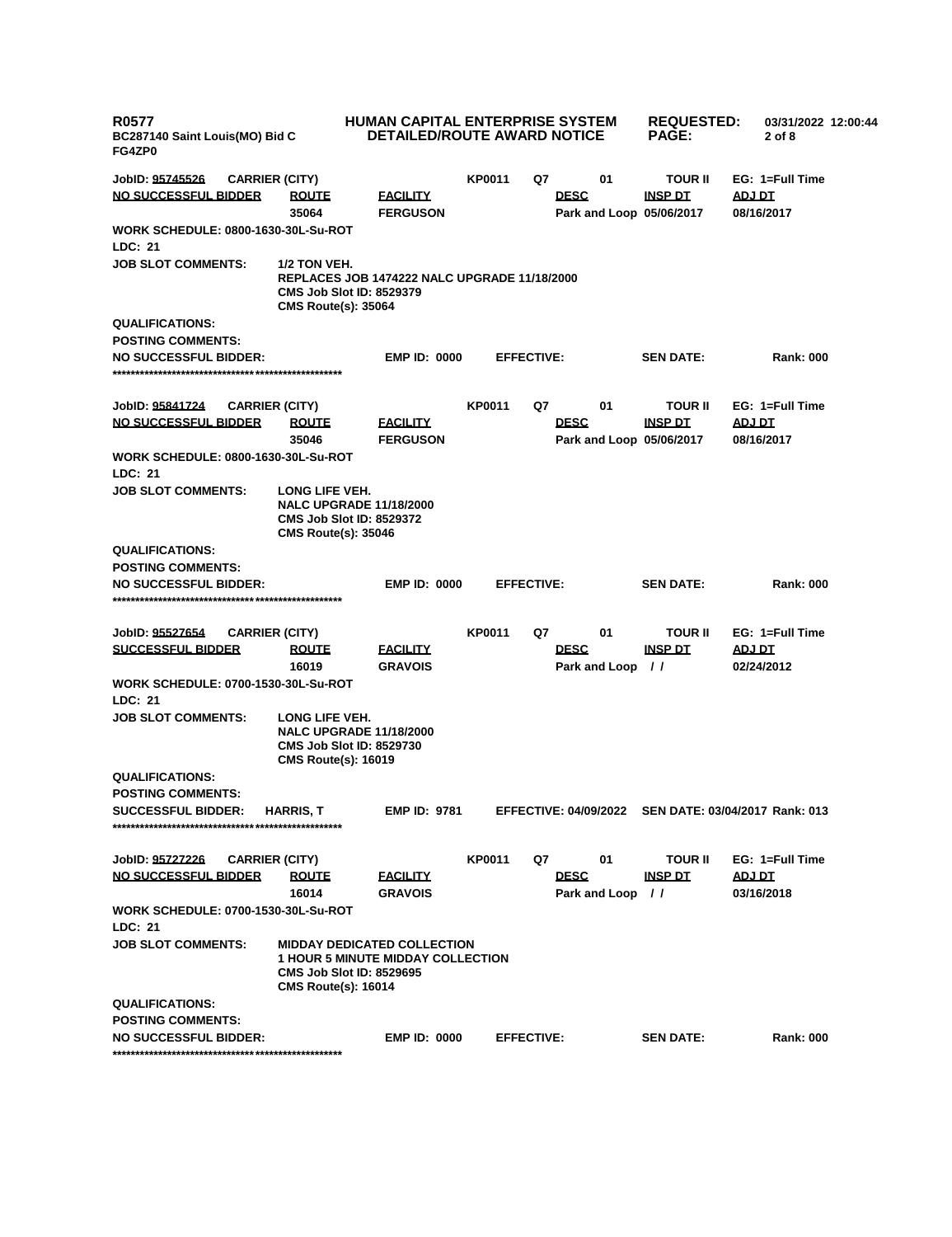| <b>R0577</b><br>BC287140 Saint Louis(MO) Bid C<br>FG4ZP0 | <b>HUMAN CAPITAL ENTERPRISE SYSTEM</b><br><b>DETAILED/ROUTE AWARD NOTICE</b> |                                                                                                                                                     |               | <b>REQUESTED:</b><br><b>PAGE:</b> | 03/31/2022 12:00:44<br>3 of 8 |                  |                                |
|----------------------------------------------------------|------------------------------------------------------------------------------|-----------------------------------------------------------------------------------------------------------------------------------------------------|---------------|-----------------------------------|-------------------------------|------------------|--------------------------------|
| JobID: 95735998                                          | <b>CARRIER (CITY)</b>                                                        |                                                                                                                                                     | <b>KP0011</b> | Q7                                | 01                            |                  | EG: 1=Full Time                |
| NO SUCCESSFUL BIDDER                                     | <b>ROUTE</b>                                                                 | <b>FACILITY</b><br><b>GRAVOIS</b>                                                                                                                   |               | <b>DESC</b>                       |                               | <b>INSP DT</b>   | <b>ADJ DT</b>                  |
| <b>WORK SCHEDULE: 0700-1530-30L-Su-ROT</b>               |                                                                              |                                                                                                                                                     |               |                                   |                               |                  |                                |
| <b>LDC: 21</b>                                           |                                                                              |                                                                                                                                                     |               |                                   |                               |                  |                                |
| <b>JOB SLOT COMMENTS:</b>                                | <b>CMS Route(s): 16751</b>                                                   | <b>RESERVE CARRIER 16751 AS PER PRE ARB SETTLEMENT 8/18/2005</b><br>REPLACES JOB 1489454 NALC UPGRADE 11/18/2000<br><b>CMS Job Slot ID: 8575018</b> |               |                                   |                               |                  |                                |
| <b>QUALIFICATIONS:</b>                                   |                                                                              |                                                                                                                                                     |               |                                   |                               |                  |                                |
| <b>POSTING COMMENTS:</b>                                 |                                                                              |                                                                                                                                                     |               |                                   |                               |                  |                                |
| <b>NO SUCCESSFUL BIDDER:</b>                             |                                                                              | <b>EMP ID: 0000</b>                                                                                                                                 |               | <b>EFFECTIVE:</b>                 |                               | <b>SEN DATE:</b> | <b>Rank: 000</b>               |
|                                                          |                                                                              |                                                                                                                                                     |               |                                   |                               |                  |                                |
| JobID: 95799666                                          | <b>CARRIER (CITY)</b>                                                        |                                                                                                                                                     | <b>KP0011</b> | Q7                                | 01                            | <b>TOUR II</b>   | EG: 1=Full Time                |
| <b>NO SUCCESSFUL BIDDER</b>                              | <b>ROUTE</b>                                                                 | <u>FACILITY</u>                                                                                                                                     |               | <b>DESC</b>                       |                               | <b>INSP DT</b>   | <b>ADJ DT</b>                  |
|                                                          | 16012                                                                        | <b>GRAVOIS</b>                                                                                                                                      |               |                                   | Park and Loop //              |                  | 02/24/2012                     |
| <b>WORK SCHEDULE: 0700-1530-30L-Su-ROT</b>               |                                                                              |                                                                                                                                                     |               |                                   |                               |                  |                                |
| LDC: 21                                                  |                                                                              |                                                                                                                                                     |               |                                   |                               |                  |                                |
| <b>JOB SLOT COMMENTS:</b>                                | LLV                                                                          |                                                                                                                                                     |               |                                   |                               |                  |                                |
|                                                          | <b>CMS Route(s): 16012</b>                                                   | <b>NALC UPGRADE 11/18/2000</b><br><b>CMS Job Slot ID: 8529693</b>                                                                                   |               |                                   |                               |                  |                                |
| <b>QUALIFICATIONS:</b>                                   |                                                                              |                                                                                                                                                     |               |                                   |                               |                  |                                |
| <b>POSTING COMMENTS:</b>                                 |                                                                              |                                                                                                                                                     |               |                                   |                               |                  |                                |
| <b>NO SUCCESSFUL BIDDER:</b>                             |                                                                              | <b>EMP ID: 0000</b>                                                                                                                                 |               | <b>EFFECTIVE:</b>                 |                               | <b>SEN DATE:</b> | <b>Rank: 000</b>               |
|                                                          |                                                                              |                                                                                                                                                     |               |                                   |                               |                  |                                |
| JobID: 95834458                                          | <b>CARRIER (CITY)</b>                                                        |                                                                                                                                                     | <b>KP0011</b> | Q7                                | 01                            | <b>TOUR II</b>   | EG: 1=Full Time                |
| <b>SUCCESSFUL BIDDER</b>                                 | <b>ROUTE</b>                                                                 | <b>FACILITY</b>                                                                                                                                     |               | <b>DESC</b>                       |                               | <b>INSP DT</b>   | <b>ADJ DT</b>                  |
|                                                          | 16065                                                                        | <b>GRAVOIS</b>                                                                                                                                      |               |                                   | Park and Loop //              |                  | 02/24/2012                     |
| <b>WORK SCHEDULE: 0700-1530-30L-Su-ROT</b>               |                                                                              |                                                                                                                                                     |               |                                   |                               |                  |                                |
| LDC: 21                                                  |                                                                              |                                                                                                                                                     |               |                                   |                               |                  |                                |
| <b>JOB SLOT COMMENTS:</b>                                | LLV<br><b>CMS Route(s): 16065</b>                                            | <b>CMS Job Slot ID: 8529714</b>                                                                                                                     |               |                                   |                               |                  |                                |
| <b>QUALIFICATIONS:</b>                                   |                                                                              |                                                                                                                                                     |               |                                   |                               |                  |                                |
| <b>POSTING COMMENTS:</b>                                 |                                                                              |                                                                                                                                                     |               |                                   |                               |                  |                                |
| <b>SUCCESSFUL BIDDER:</b>                                | WOODS. J                                                                     | <b>EMP ID: 3583</b>                                                                                                                                 |               | <b>EFFECTIVE: 04/09/2022</b>      |                               |                  | SEN DATE: 02/15/2020 Rank: 015 |
|                                                          |                                                                              |                                                                                                                                                     |               |                                   |                               |                  |                                |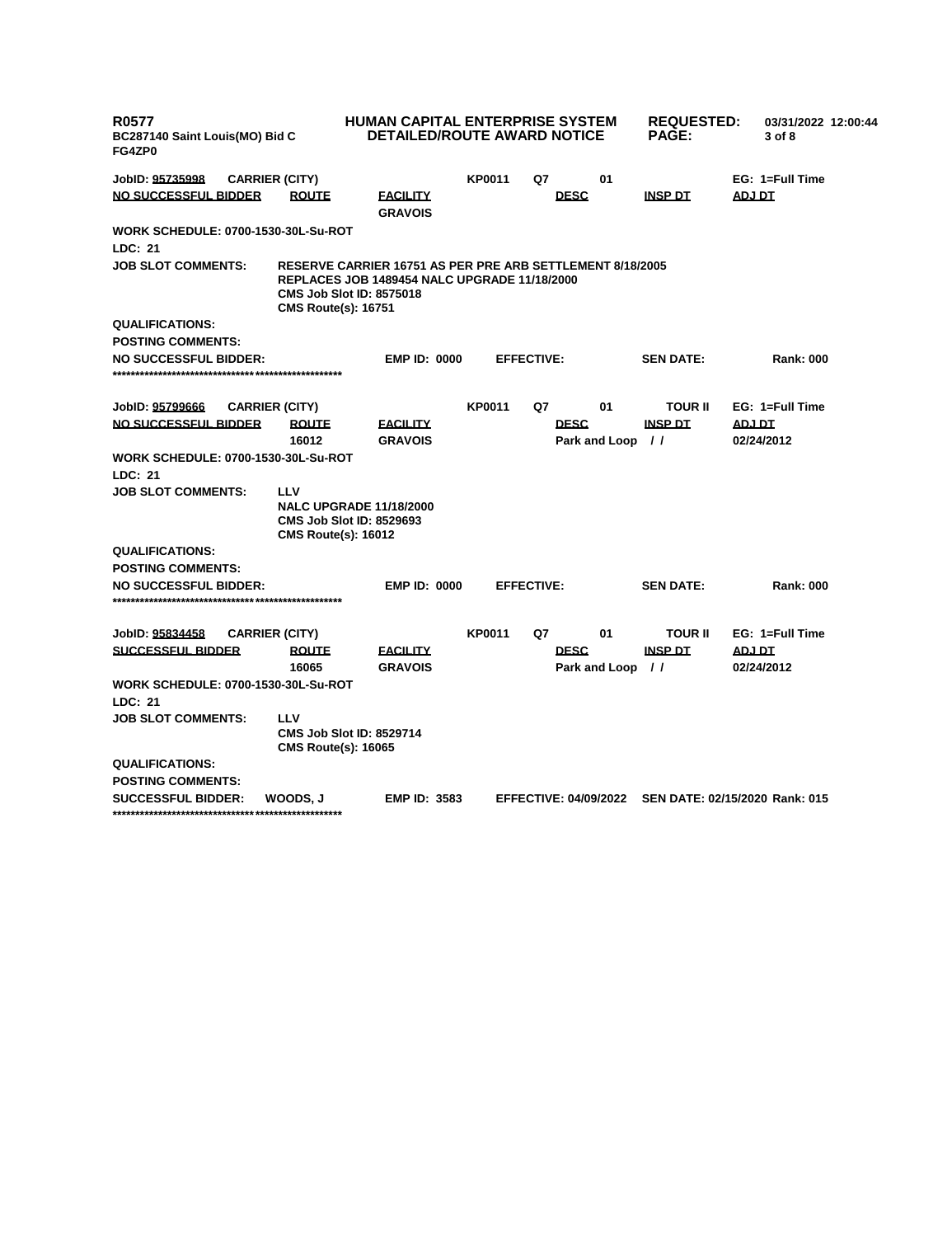**R0577 BC287140 Saint Louis(MO) Bid C FG4ZP0**

## **HUMAN CAPITAL ENTERPRISE SYSTEM DETAILED/ROUTE AWARD NOTICE**

**REQUESTED: PAGE:**

**03/31/2022 12:00:44**

**4 of 8** 

**JobID: 95742169 CARRIER TECHNICIAN KP0015 Q7 02 TOUR II EG: 1=Full Time SUCCESSFUL BIDDER ROUTE FACILITY DESC INSP DT ADJ DT 36001 JENNINGS Park and Loop 04/24/2017 09/23/2019 36008 JENNINGS Curbline Motorized 04/17/2017 09/23/2019 36049 JENNINGS Park and Loop 04/24/2017 09/23/2019 36073 JENNINGS Park and Loop 04/24/2017 09/23/2019 36078 JENNINGS Park and Loop 04/24/2017 09/23/2019 WORK SCHEDULE: 0800-1630-30L-Su-ROT LDC: 21 JOB SLOT COMMENTS: T-188(36706) CMS Job Slot ID: 8530020 CMS Route(s): 36078, 36073, 36049, 36008, 36001 QUALIFICATIONS: POSTING COMMENTS: SUCCESSFUL BIDDER: LOVETTE, T EMP ID: 6893 EFFECTIVE: 04/09/2022 SEN DATE: 12/18/2021 Rank: 005 \*\*\*\*\*\*\*\*\*\*\*\*\*\*\*\*\*\*\*\*\*\*\*\*\*\*\*\*\*\*\*\*\*\*\*\*\*\*\*\*\*\*\*\*\*\*\*\*\*\* JobID: 95576224 CARRIER (CITY) KP0011 Q7 01 TOUR II EG: 1=Full Time SUCCESSFUL BIDDER ROUTE FACILITY DESC INSP DT ADJ DT 22098 KIRKWOOD Park and Loop / / 02/25/2012 WORK SCHEDULE: 0800-1630-30L-Su-ROT LDC: 21 JOB SLOT COMMENTS: CMS Job Slot ID: 8529858 CMS Route(s): 22098 QUALIFICATIONS: POSTING COMMENTS: SUCCESSFUL BIDDER: JONES, A EMP ID: 4370 EFFECTIVE: 04/09/2022 SEN DATE: 12/19/2020 Rank: 023 \*\*\*\*\*\*\*\*\*\*\*\*\*\*\*\*\*\*\*\*\*\*\*\*\*\*\*\*\*\*\*\*\*\*\*\*\*\*\*\*\*\*\*\*\*\*\*\*\*\* JobID: 95877015 CARRIER (CITY) KP0011 Q7 01 TOUR II EG: 1=Full Time SUCCESSFUL BIDDER ROUTE FACILITY DESC INSP DT ADJ DT 22008 KIRKWOOD Park and Loop / / 02/25/2012 WORK SCHEDULE: 0800-1630-30L-Su-ROT LDC: 21 JOB SLOT COMMENTS: CMS Job Slot ID: 8529795 CMS Route(s): 22008 QUALIFICATIONS: POSTING COMMENTS: SUCCESSFUL BIDDER: DESUZA, A EMP ID: 4167 EFFECTIVE: 04/09/2022 SEN DATE: 01/30/2021 Rank: 019 \*\*\*\*\*\*\*\*\*\*\*\*\*\*\*\*\*\*\*\*\*\*\*\*\*\*\*\*\*\*\*\*\*\*\*\*\*\*\*\*\*\*\*\*\*\*\*\*\*\* JobID: 95474623 CARRIER (CITY) KP0011 Q7 01 TOUR II EG: 1=Full Time NO SUCCESSFUL BIDDER ROUTE FACILITY DESC INSP DT ADJ DT 44015 Park and Loop / / 08/30/2002 WORK SCHEDULE: 0800-1630-30L-Su-ROT LDC: 21 JOB SLOT COMMENTS: POSITION REPORTS TO MACKENZIE POINTE BRANCH, 7217 WATSON ROAD, ST LOUIS MO 63144 CMS Job Slot ID: 8529133 CMS Route(s): 44015 QUALIFICATIONS: VALID STATE DRIVER'S LICENSE LLV RHD POSTING COMMENTS: NO SUCCESSFUL BIDDER: EMP ID: 0000 EFFECTIVE: SEN DATE: Rank: 000**

**\*\*\*\*\*\*\*\*\*\*\*\*\*\*\*\*\*\*\*\*\*\*\*\*\*\*\*\*\*\*\*\*\*\*\*\*\*\*\*\*\*\*\*\*\*\*\*\*\*\***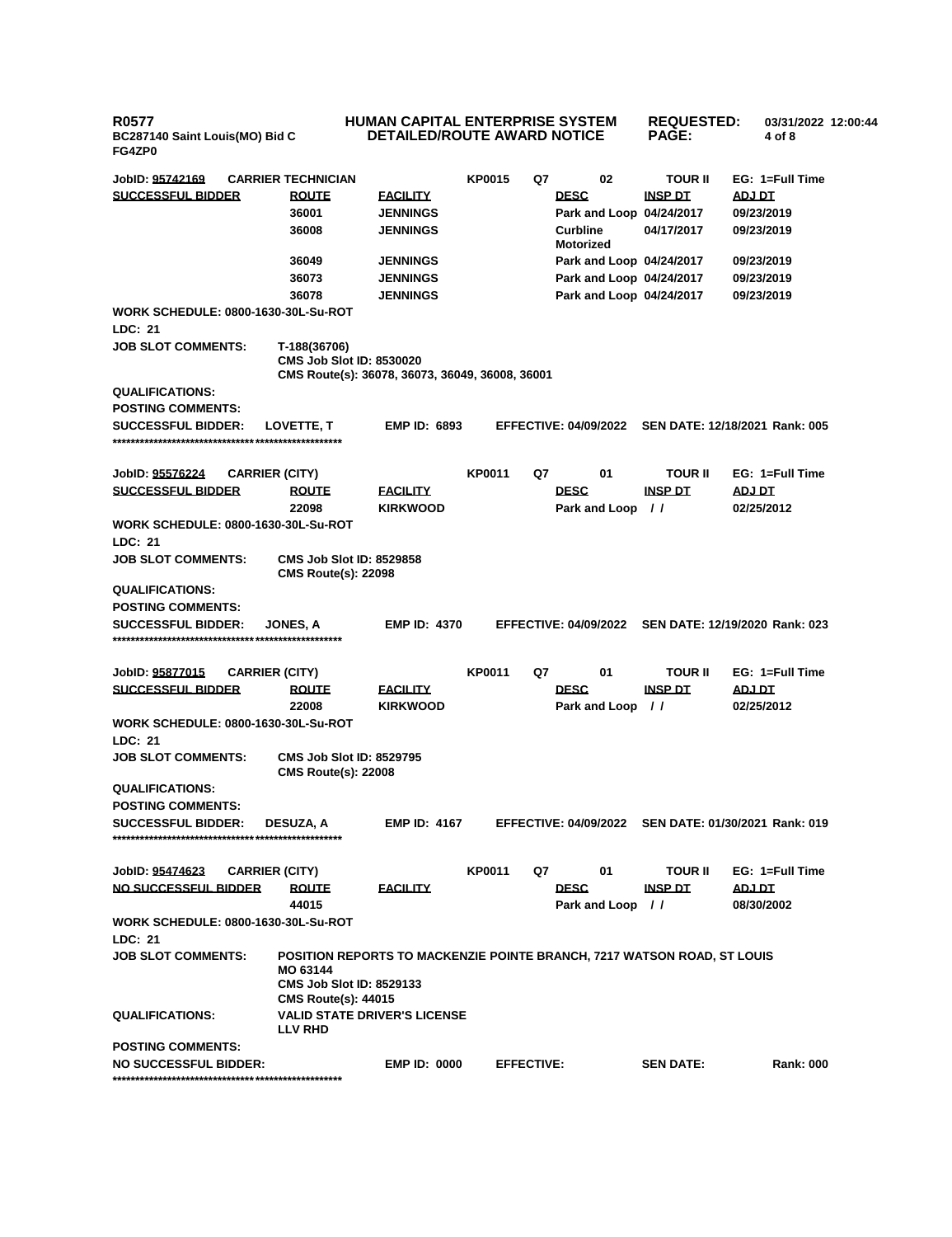**R0577 BC287140 Saint Louis(MO) Bid C FG4ZP0**

## **HUMAN CAPITAL ENTERPRISE SYSTEM DETAILED/ROUTE AWARD NOTICE REQUESTED: PAGE: 03/31/2022 12:00:44 5 of 8**

| JobID: <u>95559318</u>                                |                       | <b>CARRIER TECHNICIAN</b>                                     |                                               | <b>KP0015</b>     | Q7 | 02                           | <b>TOUR II</b>           | EG: 1=Full Time                |
|-------------------------------------------------------|-----------------------|---------------------------------------------------------------|-----------------------------------------------|-------------------|----|------------------------------|--------------------------|--------------------------------|
| <u>NO SUCCESSFUL BIDDER</u>                           |                       | <b>ROUTE</b>                                                  | <b>FACILITY</b>                               |                   |    | <b>DESC</b>                  | <u>INSP DT</u>           | ADJ DT                         |
|                                                       |                       | 43002                                                         | <b>MAPLEWOOD</b>                              |                   |    |                              | Park and Loop 09/23/2006 | 01/21/2010                     |
|                                                       |                       | 43003                                                         | <b>MAPLEWOOD</b>                              |                   |    |                              | Park and Loop 09/23/2006 | 01/21/2010                     |
|                                                       |                       | 43015                                                         | <b>MAPLEWOOD</b>                              |                   |    |                              | Park and Loop 09/23/2006 | 01/21/2010                     |
|                                                       |                       | 43049                                                         | <b>MAPLEWOOD</b>                              |                   |    |                              | Park and Loop 09/23/2006 | 01/21/2010                     |
|                                                       |                       | 43056                                                         | <b>MAPLEWOOD</b>                              |                   |    |                              | Park and Loop 09/23/2006 | 01/21/2010                     |
| WORK SCHEDULE: 0730-1600-30L-Su-ROT                   |                       |                                                               |                                               |                   |    |                              |                          |                                |
| LDC: 21                                               |                       |                                                               |                                               |                   |    |                              |                          |                                |
| <b>JOB SLOT COMMENTS:</b>                             |                       |                                                               | T-21(43701) 43002, 43003, 43015, 43049, 43056 |                   |    |                              |                          |                                |
| <b>QUALIFICATIONS:</b>                                |                       |                                                               |                                               |                   |    |                              |                          |                                |
| <b>POSTING COMMENTS:</b>                              |                       |                                                               |                                               |                   |    |                              |                          |                                |
| <b>NO SUCCESSFUL BIDDER:</b>                          |                       |                                                               | <b>EMP ID: 0000</b>                           | <b>EFFECTIVE:</b> |    |                              | <b>SEN DATE:</b>         | <b>Rank: 000</b>               |
|                                                       |                       |                                                               |                                               |                   |    |                              |                          |                                |
|                                                       |                       |                                                               |                                               |                   |    |                              |                          |                                |
| JobID: 95513305                                       | <b>CARRIER (CITY)</b> |                                                               |                                               | KP0011            | Q7 | 01                           | <b>TOUR II</b>           | EG: 1=Full Time                |
| SUCCESSFUL BIDDER                                     |                       | <b>ROUTE</b>                                                  | <b>FACILITY</b>                               |                   |    | <b>DESC</b>                  | <b>INSP DT</b>           | ADJ DT                         |
|                                                       |                       | 21019                                                         | <b>NORMANDY</b>                               |                   |    | Park and Loop                | $\prime$                 | 02/17/2012                     |
| <b>WORK SCHEDULE: 0800-1630-30L-Su-ROT</b>            |                       |                                                               |                                               |                   |    |                              |                          |                                |
| LDC: 21                                               |                       |                                                               |                                               |                   |    |                              |                          |                                |
| <b>JOB SLOT COMMENTS:</b>                             |                       | <b>CMS Job Slot ID: 8529213</b><br><b>CMS Route(s): 21019</b> |                                               |                   |    |                              |                          |                                |
| <b>QUALIFICATIONS:</b>                                |                       |                                                               |                                               |                   |    |                              |                          |                                |
| <b>POSTING COMMENTS:</b>                              |                       |                                                               |                                               |                   |    |                              |                          |                                |
| <b>SUCCESSFUL BIDDER:</b>                             |                       | VANHOOK. K                                                    | <b>EMP ID: 2973</b>                           |                   |    | <b>EFFECTIVE: 04/09/2022</b> |                          | SEN DATE: 09/26/2020 Rank: 005 |
|                                                       |                       |                                                               |                                               |                   |    |                              |                          |                                |
| JobID: 95539098                                       | <b>CARRIER (CITY)</b> |                                                               |                                               | <b>KP0011</b>     | Q7 | 01                           | <b>TOUR II</b>           | EG: 1=Full Time                |
| <b>SUCCESSFUL BIDDER</b>                              |                       | <b>ROUTE</b>                                                  | <b>FACILITY</b>                               |                   |    | <b>DESC</b>                  | <b>INSP DT</b>           | <u>ADJ DT</u>                  |
|                                                       |                       | 21004                                                         | <b>NORMANDY</b>                               |                   |    | Park and Loop                | $\prime$                 | 02/17/2012                     |
| WORK SCHEDULE: 0800-1630-30L-Su-ROT                   |                       |                                                               |                                               |                   |    |                              |                          |                                |
| <b>LDC: 21</b>                                        |                       |                                                               |                                               |                   |    |                              |                          |                                |
| <b>JOB SLOT COMMENTS:</b>                             |                       | LONG LIFE VEH.                                                |                                               |                   |    |                              |                          |                                |
|                                                       |                       |                                                               | REPLACES JOB 1473786 NALC UPGRADE 11/18/2000  |                   |    |                              |                          |                                |
|                                                       |                       | <b>CMS Job Slot ID: 8529203</b>                               |                                               |                   |    |                              |                          |                                |
|                                                       |                       | <b>CMS Route(s): 21004</b>                                    |                                               |                   |    |                              |                          |                                |
| <b>QUALIFICATIONS:</b>                                |                       |                                                               |                                               |                   |    |                              |                          |                                |
| <b>POSTING COMMENTS:</b><br><b>SUCCESSFUL BIDDER:</b> |                       |                                                               | <b>EMP ID: 2178</b>                           |                   |    |                              |                          | SEN DATE: 12/07/2019 Rank: 002 |
|                                                       | HALL, S               |                                                               |                                               |                   |    | <b>EFFECTIVE: 04/09/2022</b> |                          |                                |
|                                                       |                       |                                                               |                                               |                   |    |                              |                          |                                |
| JobID: <u>95716314</u>                                | <b>CARRIER (CITY)</b> |                                                               |                                               | <b>KP0011</b>     | Q7 | 01                           | <b>TOUR II</b>           | EG: 1=Full Time                |
| <b>NO SUCCESSFUL BIDDER</b>                           |                       | <b>ROUTE</b>                                                  | <b>FACILITY</b>                               |                   |    | <b>DESC</b>                  | <u>INSP DT</u>           | <b>ADJ DT</b>                  |
|                                                       |                       | 21028                                                         | <b>NORMANDY</b>                               |                   |    | Park and Loop //             |                          | 02/17/2012                     |
| WORK SCHEDULE: 0800-1630-30L-Su-ROT                   |                       |                                                               |                                               |                   |    |                              |                          |                                |
| LDC: 21                                               |                       |                                                               |                                               |                   |    |                              |                          |                                |
| <b>JOB SLOT COMMENTS:</b>                             |                       | LONG LIFE VEH.                                                |                                               |                   |    |                              |                          |                                |
|                                                       |                       |                                                               | REPLACES JOB 1473811 NALC UPGRADE 11/18/2000  |                   |    |                              |                          |                                |
|                                                       |                       | <b>CMS Job Slot ID: 8529215</b>                               |                                               |                   |    |                              |                          |                                |
|                                                       |                       | <b>CMS Route(s): 21028</b>                                    |                                               |                   |    |                              |                          |                                |
| <b>QUALIFICATIONS:</b><br><b>POSTING COMMENTS:</b>    |                       |                                                               |                                               |                   |    |                              |                          |                                |
| <b>NO SUCCESSFUL BIDDER:</b>                          |                       |                                                               | <b>EMP ID: 0000</b>                           | <b>EFFECTIVE:</b> |    |                              | <b>SEN DATE:</b>         | <b>Rank: 000</b>               |
|                                                       |                       |                                                               |                                               |                   |    |                              |                          |                                |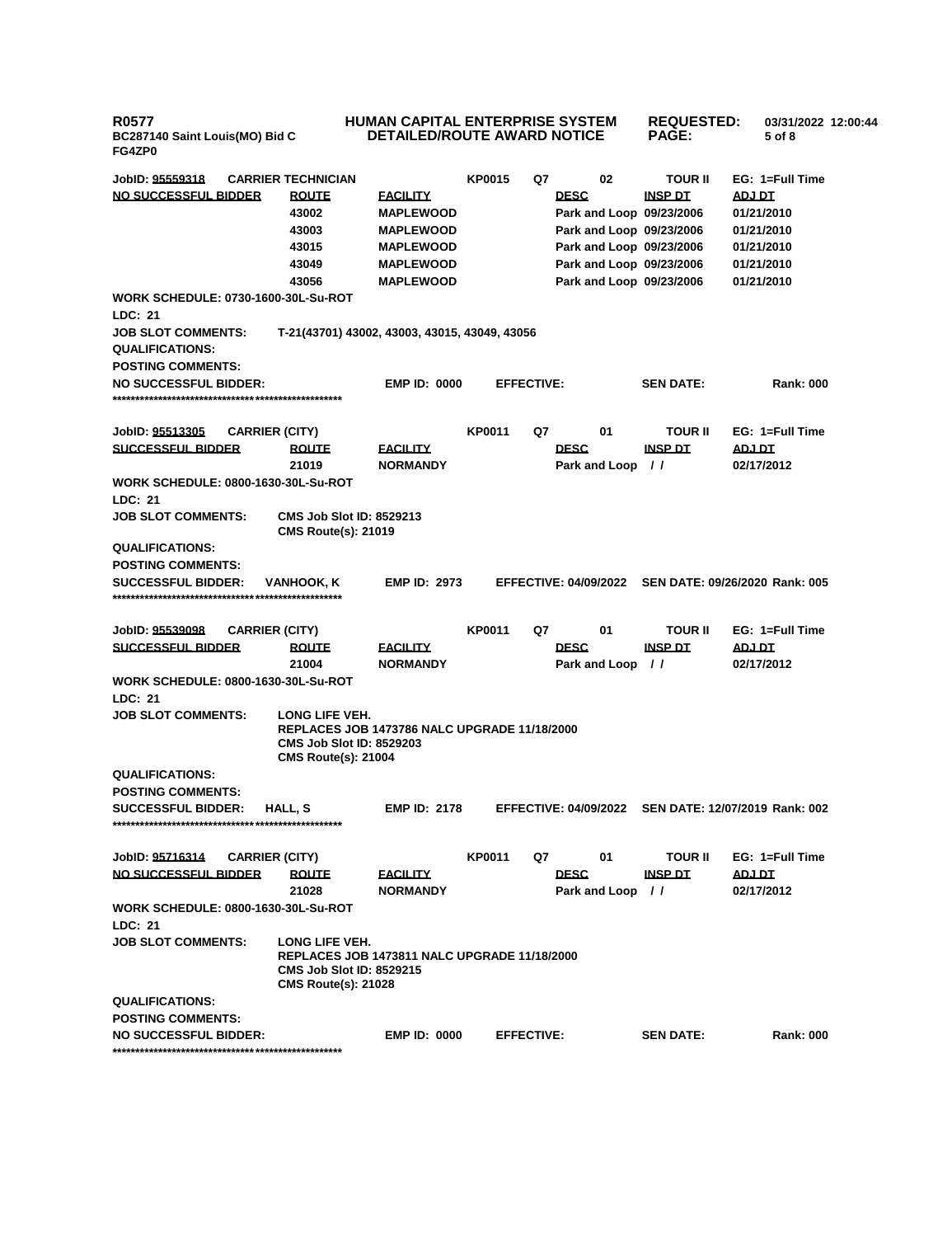**R0577 BC287140 Saint Louis(MO) Bid C FG4ZP0**

## **HUMAN CAPITAL ENTERPRISE SYSTEM DETAILED/ROUTE AWARD NOTICE PAGE:**

**REQUESTED: 03/31/2022 12:00:44 6 of 8** 

| JobID: 95742915                                              | <b>CARRIER TECHNICIAN</b>                                     |                                                 | <b>KP0015</b> | Q7                | 02                           | <b>TOUR II</b>   | EG: 1=Full Time                |
|--------------------------------------------------------------|---------------------------------------------------------------|-------------------------------------------------|---------------|-------------------|------------------------------|------------------|--------------------------------|
| NO SUCCESSFUL BIDDER                                         | <b>ROUTE</b>                                                  | <b>FACILITY</b>                                 |               |                   | <b>DESC</b>                  | <b>INSP DT</b>   | ADJ DT                         |
|                                                              | 21020                                                         | <b>NORMANDY</b>                                 |               |                   | Park and Loop //             |                  | 02/17/2012                     |
|                                                              | 21026                                                         | <b>NORMANDY</b>                                 |               |                   | Park and Loop //             |                  | 02/17/2012                     |
|                                                              | 21038                                                         | <b>NORMANDY</b>                                 |               |                   | Park and Loop //             |                  | 02/17/2012                     |
|                                                              | 21064                                                         | <b>NORMANDY</b>                                 |               |                   | Park and Loop //             |                  | 02/17/2012                     |
|                                                              | 33014                                                         | <b>NORMANDY</b>                                 |               |                   | Park and Loop 05/06/2019     |                  | 07/17/2019                     |
| <b>WORK SCHEDULE: 0800-1630-30L-Su-ROT</b>                   |                                                               |                                                 |               |                   |                              |                  |                                |
| <b>LDC: 21</b>                                               |                                                               |                                                 |               |                   |                              |                  |                                |
| <b>JOB SLOT COMMENTS:</b>                                    | U-75(21703)<br><b>CMS Job Slot ID: 8530110</b>                |                                                 |               |                   |                              |                  |                                |
|                                                              |                                                               | CMS Route(s): 33014, 21064, 21038, 21026, 21020 |               |                   |                              |                  |                                |
| <b>QUALIFICATIONS:</b>                                       |                                                               |                                                 |               |                   |                              |                  |                                |
| <b>POSTING COMMENTS:</b>                                     |                                                               |                                                 |               |                   |                              |                  |                                |
| <b>NO SUCCESSFUL BIDDER:</b>                                 |                                                               | <b>EMP ID: 0000</b>                             |               | <b>EFFECTIVE:</b> |                              | <b>SEN DATE:</b> | <b>Rank: 000</b>               |
|                                                              |                                                               |                                                 |               |                   |                              |                  |                                |
|                                                              |                                                               |                                                 |               |                   |                              |                  |                                |
| JobID: 95721143<br><b>CARRIER (CITY)</b>                     |                                                               |                                                 | KP0011        | Q7                | 01                           | <b>TOUR II</b>   | EG: 1=Full Time                |
| <b>SUCCESSFUL BIDDER</b>                                     | <b>ROUTE</b>                                                  | <b>FACILITY</b>                                 |               |                   | <b>DESC</b>                  | <b>INSP DT</b>   | ADJ DT                         |
|                                                              | 37002                                                         | <b>NORTH COUNTY</b>                             |               |                   | Park and Loop 09/14/2019     |                  | 11/06/2019                     |
| <b>WORK SCHEDULE: 0800-1630-30L-Su-ROT</b>                   |                                                               |                                                 |               |                   |                              |                  |                                |
| LDC: 21                                                      |                                                               |                                                 |               |                   |                              |                  |                                |
| <b>JOB SLOT COMMENTS:</b>                                    | <b>CMS Job Slot ID: 8529583</b><br><b>CMS Route(s): 37002</b> |                                                 |               |                   |                              |                  |                                |
| <b>QUALIFICATIONS:</b>                                       |                                                               |                                                 |               |                   |                              |                  |                                |
| <b>POSTING COMMENTS:</b>                                     |                                                               |                                                 |               |                   |                              |                  |                                |
| <b>SUCCESSFUL BIDDER:</b>                                    | <b>JONES, A</b>                                               | <b>EMP ID: 3151</b>                             |               |                   | <b>EFFECTIVE: 04/09/2022</b> |                  | SEN DATE: 07/17/2021 Rank: 006 |
|                                                              |                                                               |                                                 |               |                   |                              |                  |                                |
|                                                              |                                                               |                                                 | <b>KP0015</b> |                   | 02                           | <b>TOUR II</b>   | EG: 1=Full Time                |
| JobID: 95811641<br><b>SUCCESSFUL BIDDER</b>                  | <b>CARRIER TECHNICIAN</b><br><b>ROUTE</b>                     |                                                 |               | Q7                | <b>DESC</b>                  | <b>INSP DT</b>   | <b>ADJ DT</b>                  |
|                                                              | 08017                                                         | <b>FACILITY</b>                                 |               |                   |                              |                  |                                |
|                                                              |                                                               | <b>MARIAN OLDHAM</b>                            |               |                   | Park and Loop //             |                  | 12/11/2009                     |
|                                                              | 08031                                                         | <b>MARIAN OLDHAM</b>                            |               |                   | Park and Loop //             |                  | 12/11/2009                     |
|                                                              | 08036                                                         | <b>MARIAN OLDHAM</b>                            |               |                   | Park and Loop //             |                  | 12/11/2009                     |
|                                                              | 08067                                                         | <b>MARIAN OLDHAM</b>                            |               |                   | Park and Loop //             |                  | 12/11/2009                     |
|                                                              | 08075                                                         | <b>MARIAN OLDHAM</b>                            |               |                   | Park and Loop //             |                  | 12/11/2009                     |
| <b>WORK SCHEDULE: 0800-1630-30L-Su-ROT</b><br><b>LDC: 21</b> |                                                               |                                                 |               |                   |                              |                  |                                |
| <b>JOB SLOT COMMENTS:</b>                                    | T-39(08701)                                                   |                                                 |               |                   |                              |                  |                                |
|                                                              | <b>CMS Job Slot ID: 8530113</b>                               |                                                 |               |                   |                              |                  |                                |
|                                                              |                                                               | CMS Route(s): 08075, 08067, 08036, 08031, 08017 |               |                   |                              |                  |                                |
| <b>QUALIFICATIONS:</b>                                       |                                                               |                                                 |               |                   |                              |                  |                                |
| <b>POSTING COMMENTS:</b>                                     |                                                               |                                                 |               |                   |                              |                  |                                |
| <b>SUCCESSFUL BIDDER:</b>                                    | HALL, S                                                       | <b>EMP ID: 3062</b>                             |               |                   | <b>EFFECTIVE: 04/09/2022</b> |                  | SEN DATE: 07/06/2019 Rank: 004 |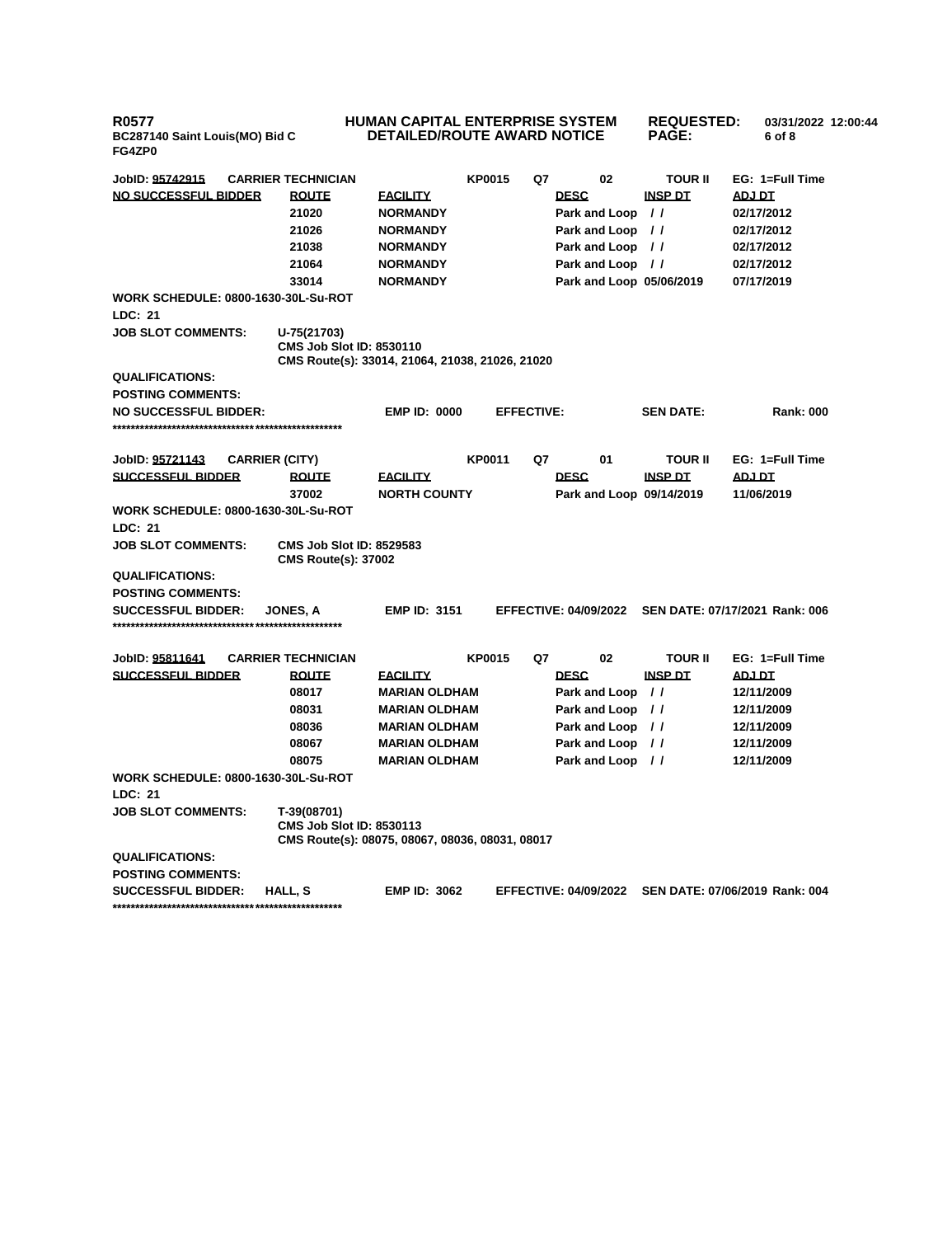| <b>R0577</b><br>BC287140 Saint Louis(MO) Bid C<br>FG4ZP0 |                                                                                                   | <b>HUMAN CAPITAL ENTERPRISE SYSTEM</b><br><b>DETAILED/ROUTE AWARD NOTICE</b> |                   | <b>REQUESTED:</b><br><b>PAGE:</b>   | 03/31/2022 12:00:44<br>7 of 8           |                  |                                                      |
|----------------------------------------------------------|---------------------------------------------------------------------------------------------------|------------------------------------------------------------------------------|-------------------|-------------------------------------|-----------------------------------------|------------------|------------------------------------------------------|
| JobID: 95499597                                          | <b>CARRIER (CITY)</b>                                                                             |                                                                              | <b>KP0011</b>     | Q7                                  | 01                                      | <b>TOUR II</b>   | EG: 1=Full Time                                      |
| <b>SUCCESSFUL BIDDER</b>                                 | <b>ROUTE</b>                                                                                      | <b>FACILITY</b>                                                              |                   |                                     | <b>DESC</b>                             | <b>INSP DT</b>   | <b>ADJ DT</b>                                        |
|                                                          | 26093                                                                                             | <b>SAPPINGTON</b>                                                            |                   | <b>Curbline</b><br><b>Motorized</b> |                                         | 05/14/2012       | 07/19/2012                                           |
| <b>WORK SCHEDULE: 0800-1630-30L-Su-ROT</b><br>LDC: 21    |                                                                                                   |                                                                              |                   |                                     |                                         |                  |                                                      |
| <b>JOB SLOT COMMENTS:</b>                                | <b>CMS Job Slot ID: 8530194</b><br><b>CMS Route(s): 26093</b>                                     |                                                                              |                   |                                     |                                         |                  |                                                      |
| <b>QUALIFICATIONS:</b><br><b>POSTING COMMENTS:</b>       |                                                                                                   |                                                                              |                   |                                     |                                         |                  |                                                      |
| <b>SUCCESSFUL BIDDER:</b>                                | Leonard, T                                                                                        | <b>EMP ID: 6961</b>                                                          |                   |                                     | <b>EFFECTIVE: 04/09/2022</b>            |                  | SEN DATE: 08/20/1994 Rank: 052                       |
| JobID: 95776746                                          | <b>CARRIER TECHNICIAN</b>                                                                         |                                                                              | <b>KP0015</b>     | Q7                                  | 02                                      | <b>TOUR II</b>   | EG: 1=Full Time                                      |
| <b>SUCCESSFUL BIDDER</b>                                 | <b>ROUTE</b>                                                                                      | <u>FACILITY</u>                                                              |                   |                                     | <b>DESC</b>                             | <b>INSP DT</b>   | <b>ADJ DT</b>                                        |
|                                                          | 27008                                                                                             | <b>SAPPINGTON</b>                                                            |                   |                                     | <b>Curbline</b><br><b>Motorized</b>     | 01/28/2019       | 04/10/2019                                           |
|                                                          | 27069                                                                                             | <b>SAPPINGTON</b>                                                            |                   |                                     | <b>Curbline</b><br><b>Motorized</b>     | 01/28/2019       | 04/10/2019                                           |
|                                                          | 28012                                                                                             | <b>SAPPINGTON</b>                                                            |                   |                                     | <b>Curbline</b><br><b>Motorized</b>     | $\prime$         | 07/20/2011                                           |
|                                                          | 28036                                                                                             | <b>SAPPINGTON</b>                                                            |                   |                                     | <b>Curbline</b><br><b>Motorized</b>     | $\prime\prime$   | 07/20/2011                                           |
|                                                          | 28094                                                                                             | <b>SAPPINGTON</b>                                                            |                   |                                     | Park and Loop                           | $\prime\prime$   | 07/20/2011                                           |
| <b>WORK SCHEDULE: 0800-1630-30L-Su-ROT</b>               |                                                                                                   |                                                                              |                   |                                     |                                         |                  |                                                      |
| LDC: 21<br><b>JOB SLOT COMMENTS:</b>                     | U-18(28705)<br><b>CMS Job Slot ID: 8530626</b><br>CMS Route(s): 28094, 28036, 28012, 27069, 27008 |                                                                              |                   |                                     |                                         |                  |                                                      |
| <b>QUALIFICATIONS:</b>                                   |                                                                                                   |                                                                              |                   |                                     |                                         |                  |                                                      |
| <b>POSTING COMMENTS:</b>                                 |                                                                                                   |                                                                              |                   |                                     |                                         |                  |                                                      |
| <b>SUCCESSFUL BIDDER:</b>                                | <b>DEUMIC, E</b>                                                                                  | <b>EMP ID: 4491</b>                                                          |                   |                                     | <b>EFFECTIVE: 04/09/2022</b>            |                  | SEN DATE: 09/29/2018 Rank: 004                       |
| JobID: 71271665                                          | <b>CARRIER (CITY)</b>                                                                             |                                                                              | <b>KP0011</b>     | Q7                                  | 01                                      | <b>TOUR II</b>   | EG: 1=Full Time                                      |
| <b>NO SUCCESSFUL BIDDER</b>                              | <b>ROUTE</b>                                                                                      | <u>FACILITY</u>                                                              |                   |                                     | <b>DESC</b>                             | <b>INSP DT</b>   | <b>ADJ DT</b>                                        |
|                                                          | 39041                                                                                             | <b>SOUTHWEST</b>                                                             |                   |                                     | Park and Loop 05/15/2006                |                  | 02/24/2012                                           |
| <b>WORK SCHEDULE: 0800-1630-30L-Su-ROT</b>               |                                                                                                   |                                                                              |                   |                                     |                                         |                  |                                                      |
| LDC: 21                                                  |                                                                                                   |                                                                              |                   |                                     |                                         |                  |                                                      |
| <b>JOB SLOT COMMENTS:</b>                                | CMS Job Slot ID: 8530406<br><b>CMS Route(s): 39041</b>                                            |                                                                              |                   |                                     |                                         |                  |                                                      |
| <b>QUALIFICATIONS:</b>                                   |                                                                                                   |                                                                              |                   |                                     |                                         |                  |                                                      |
| <b>POSTING COMMENTS:</b>                                 |                                                                                                   |                                                                              |                   |                                     |                                         |                  |                                                      |
| <b>NO SUCCESSFUL BIDDER:</b>                             |                                                                                                   | <b>EMP ID: 0000</b>                                                          | <b>EFFECTIVE:</b> |                                     |                                         | <b>SEN DATE:</b> | <b>Rank: 000</b>                                     |
| JobID: 95720831                                          | <b>CARRIER (CITY)</b>                                                                             |                                                                              | <b>KP0011</b>     | Q7                                  | 01                                      | <b>TOUR II</b>   | EG: 1=Full Time                                      |
| <b>SUCCESSFUL BIDDER</b>                                 | <b>ROUTE</b><br>09038                                                                             | <u>FACILITY</u><br><b>SOUTHWEST</b>                                          |                   |                                     | <b>DESC</b><br>Park and Loop 05/06/2006 | INSP DT          | <b>ADJ DT</b><br>02/24/2012                          |
| WORK SCHEDULE: 0800-1630-30L-Su-ROT<br>LDC: 21           |                                                                                                   |                                                                              |                   |                                     |                                         |                  |                                                      |
| <b>JOB SLOT COMMENTS:</b>                                | <b>CMS Job Slot ID: 8530003</b><br><b>CMS Route(s): 09038</b>                                     |                                                                              |                   |                                     |                                         |                  |                                                      |
| <b>QUALIFICATIONS:</b>                                   |                                                                                                   |                                                                              |                   |                                     |                                         |                  |                                                      |
| <b>POSTING COMMENTS:</b>                                 |                                                                                                   |                                                                              |                   |                                     |                                         |                  |                                                      |
| <b>SUCCESSFUL BIDDER:</b>                                | COOK, C                                                                                           | <b>EMP ID: 1965</b>                                                          |                   |                                     |                                         |                  | EFFECTIVE: 04/09/2022 SEN DATE: 12/19/2020 Rank: 003 |